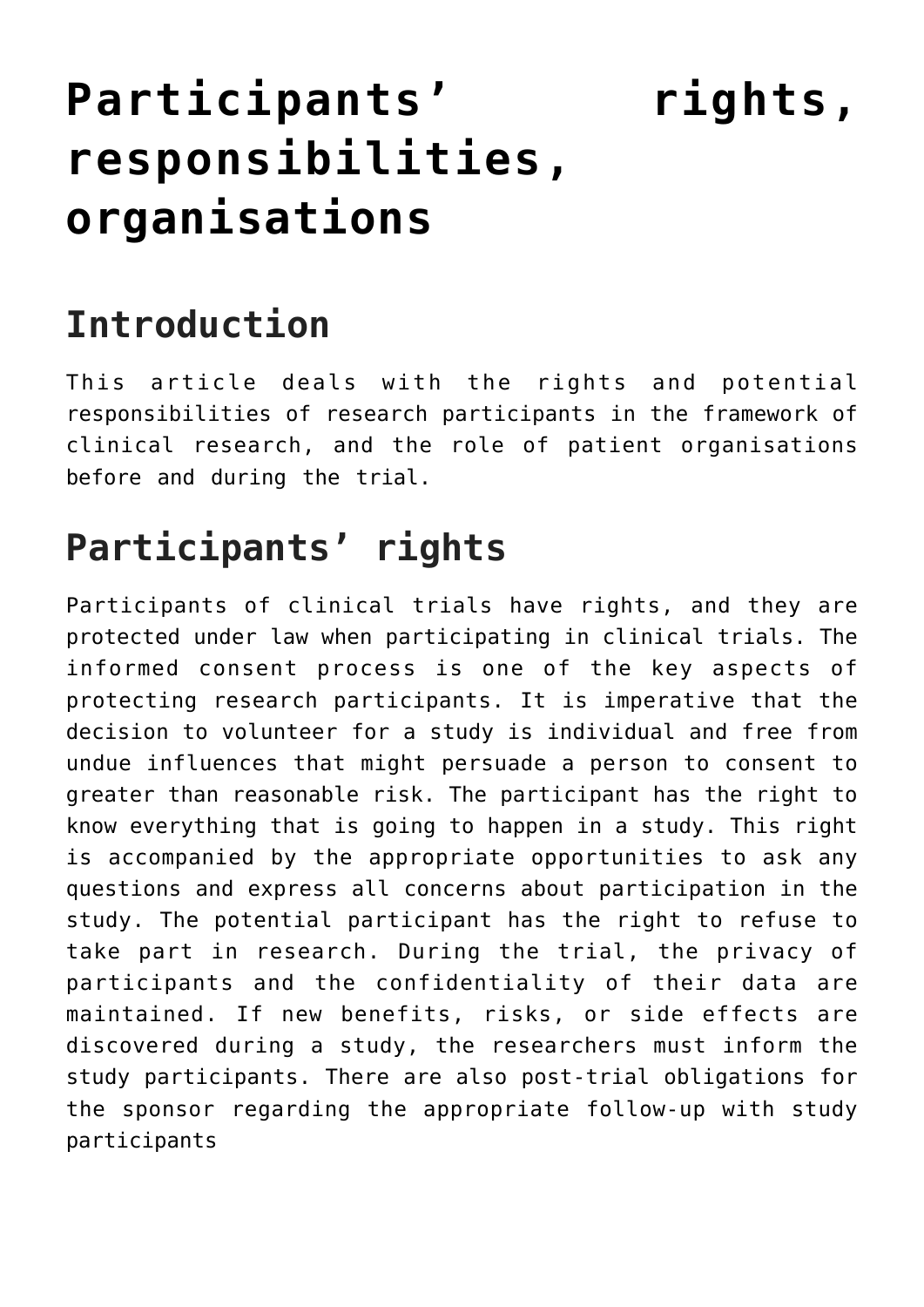## **Participant responsibilities**

- Adherence to taking the trial medication according to the prescribed dosage and schedule. Poor medication adherence by research participants may have a detrimental effect on a trial.
- Reporting of any observation/untoward event (possible side effect) during the trial
- Participants are expected to maintain their own health and avoid unnecessary risks whilst on the trial.
- Any significant changes in participant's behavioural patterns should be discussed with the trial team as it may impact trial results (bias).

# **Role of patient organisations**

Patient organisations can play a significant role in raising awareness about clinical trials, due to their close relationship with patients.

### **Dissemination, Promotion and Comprehension**

Patient organisations can contribute to the dissemination of information on clinical trials and help patients to understand study aims and designs. Patient organisations involved in research activities may in some jurisdictions help to select trials for their community and advertise studies on their websites and on social networks, where the legislation permits. They may be able to mobilise resources to focus on study goal comprehension, understanding the patients' perception of benefits and risks, and take time to assess with the patients their reasons for either accepting or refusing to take part in research. Patient organisations may also identify key areas of research that they may wish to be developed and fund research. In collaboration with the research team, the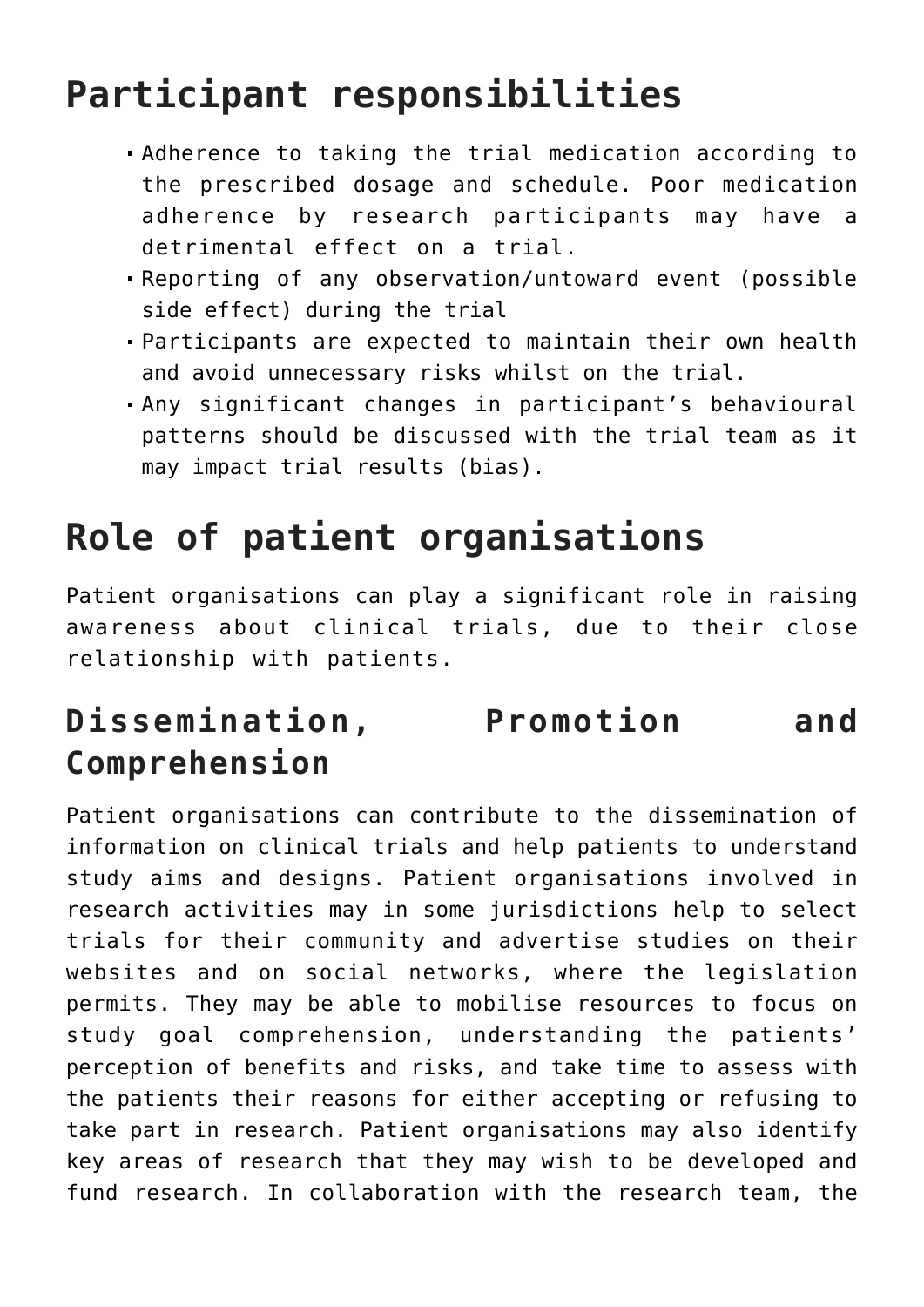patient organisation can contribute to providing written communication and accurate education tailored to the needs of the participants.

#### **Study Adherence and Retention**

The consequences of a poor adherence are important on two sides. First, the patient may be exposed to increased risk and may be harmed; and second, it can have detrimental effects on the completion of a trial itself. Patient organisations may have a positive impact in improving adherence to medications. Dissemination of trial results is critical to engage patients in the community. Communication between the study team and patients and patient organisations will help to maintain interest and active participation in the study. The increasing use of social networks may have an influence on participation in clinical trials.

#### **Individual Support and Protection**

Patient organisations may have a role to inform and support their constituents. Patients frequently need independent advice regarding their participation or discontinuation of participation in a clinical trial. Most patient organisations will not have the resources to provide such advice themselves but may be able to suggest where patients can go to get such advice.

### **Attachments**

[Presentation: Participants' Rights,](https://toolbox.eupati.eu/wp-content/uploads/sites/4/2020/07/Participants-Rights-Responsibilities-Organisations.pptx) [Responsibilities and Role of Patient Organisations](https://toolbox.eupati.eu/wp-content/uploads/sites/4/2020/07/Participants-Rights-Responsibilities-Organisations.pptx) Size: 387,072 bytes, Format: .pptx

A presentation describing the clinical trial participants' rights, responsibilities and role of patient organisations, which can be adapted for own use.